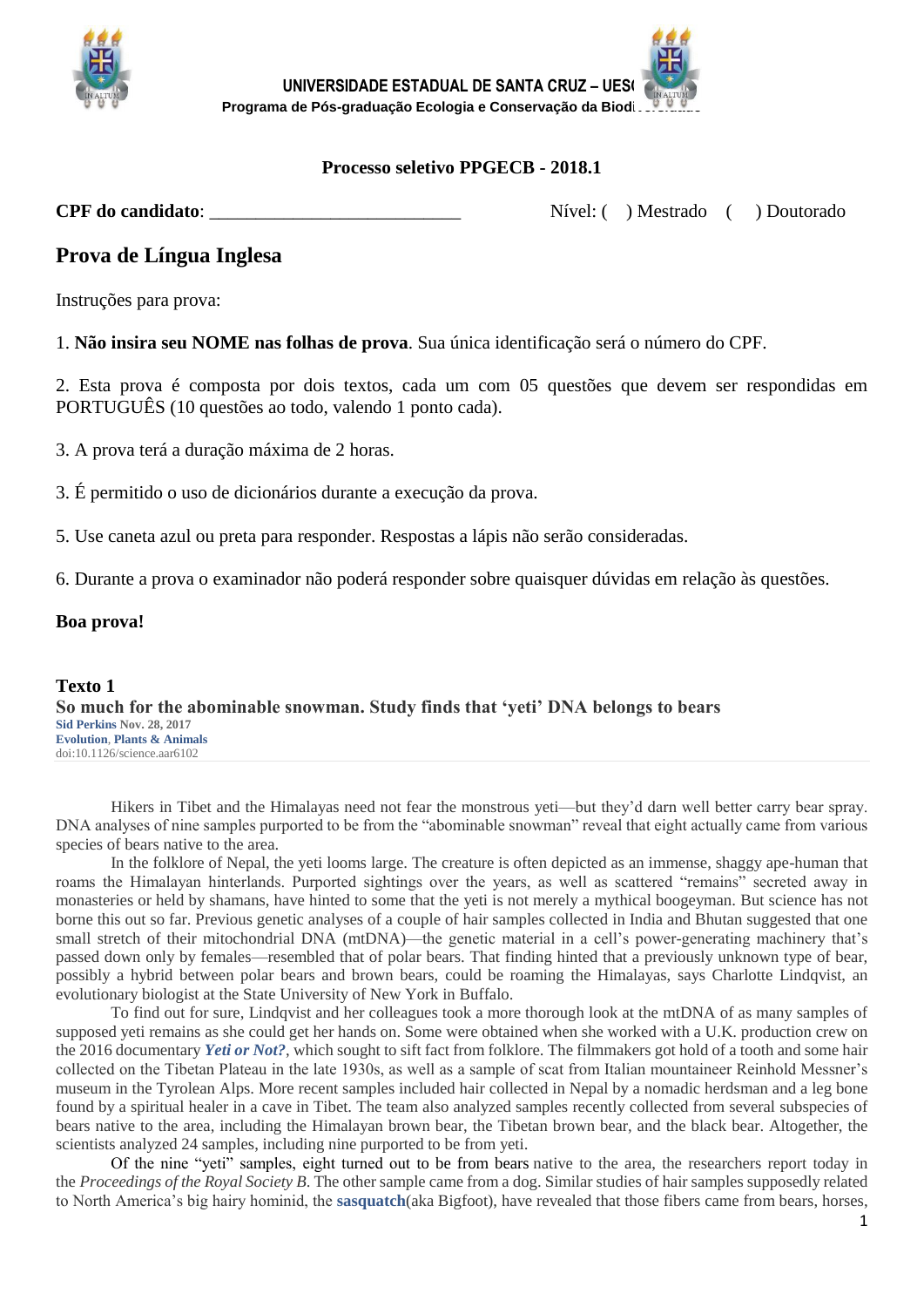

**UNIVERSIDADE ESTADUAL DE SANTA CRUZ – UESC**

Programa de Pós-graduação Ecologia e Conservação da Biodi.

dogs, and a variety of other creatures—even a human.Debunking aside, the new study also yielded lots of scientifically useful info, Lindqvist says. The analyses generated the first full mitochondrial genomes for the Himalayan brown bear (*Ursus arctos isabellinus*) and the Himalayan black bear (*Ursus thibetanus laniger*), for example. That could help scientists figure out how genetically different these rare subspecies are from more common species, as well as the last time these groups shared maternal ancestors in the past.

"It's great that we now know these bears' place in the maternal family tree," says Beth Shapiro, an evolutionary biologist at the University of California, Santa Cruz, who was not involved with the work."These guys did a pretty good job," adds Todd Disotell, a biological anthropologist at New York University in New York City. One finding—that the Himalayan brown bear and the Tibetan brown bear had such clearly distinct mtDNA—was surprising, he notes, because subspecies are often genetically similar: "I didn't expect that."

He wonders whether future analyses of these bears' nuclear DNA (which contains genetic contributions from both the mother and the father) will tell the same story. Male and female bears lead different lifestyles: Mama bears generally don't wander much beyond their home territory, whereas male bears roam over much larger ranges. So, he suggests, the nuclear genomes of these subspecies might reveal that they're hybridized more than the mtDNA suggests.

At the very least, when researchers return to the Himalayas to collect new samples, they won't have to be so concerned about stumbling into the clutches of the infamous yeti.

# **Perguntas:**

1. Por que os escaladores que visitam Tibet e Himalaia não precisam mais temer o "yeti"?

2. Como o folclore do Nepal descreve a "criatura"?

3. O que a análise do DNA mitocondrial revelou sobre a "criatura"? Quantas amostras foram analisadas?

4. Que tipo de informação útil foi obtida das analises realizadas nas amostras da "criatura"?

5. Que tipo de amostras o documentário "Yeti or Not?" usa para indicar a existência da "criatura"?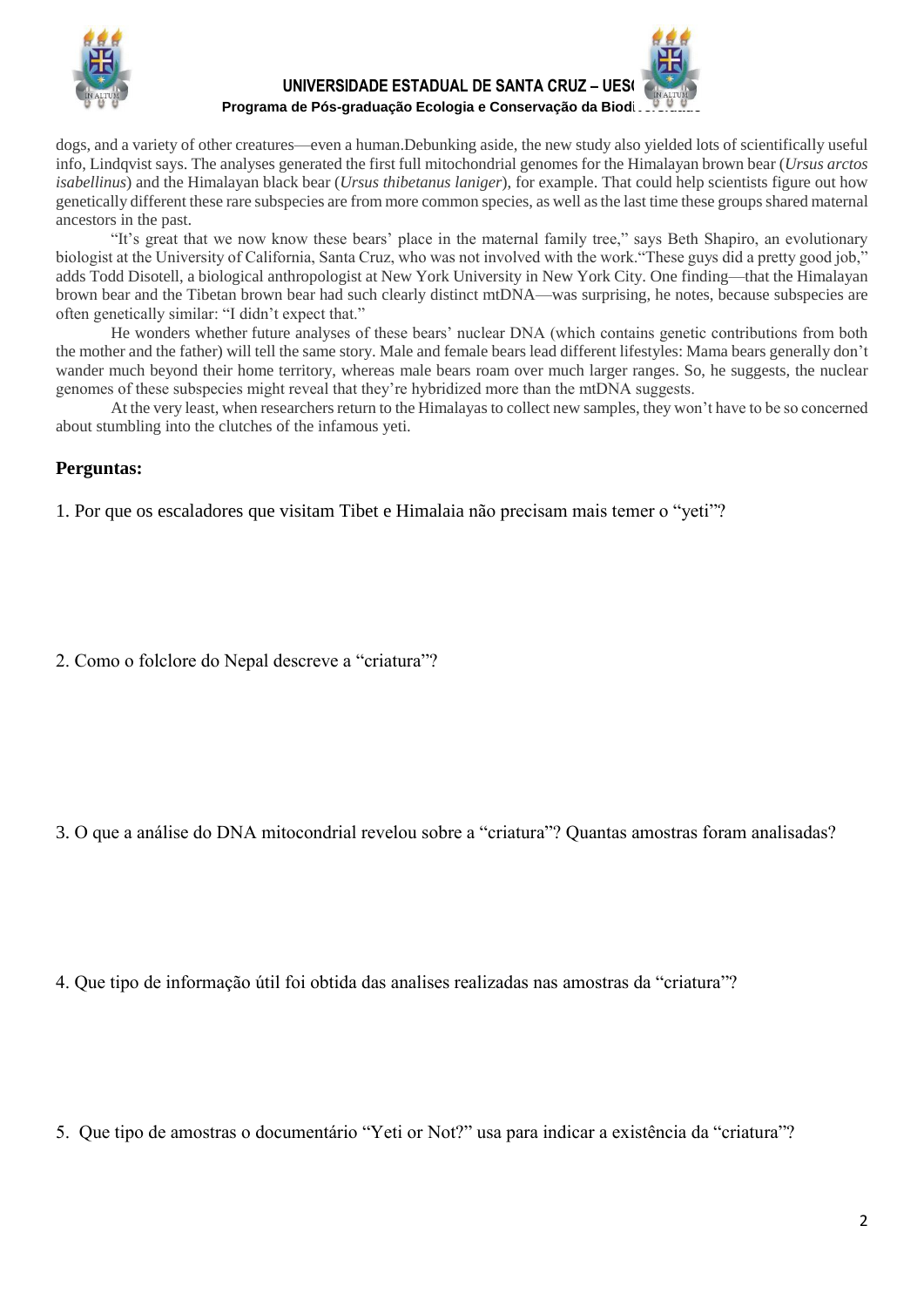

### **Texto 2**

**Nations agree to ban fishing in Arctic Ocean for at least 16 years [Hannah Hoag](http://www-sciencemag-org.ez85.periodicos.capes.gov.br/author/hannah-hoag)** Dec. 1, 2017 **[Oceanography](http://www-sciencemag-org.ez85.periodicos.capes.gov.br/category/oceanography)**,**[Policy](http://www-sciencemag-org.ez85.periodicos.capes.gov.br/category/policy)** doi:10.1126/science.aar6437

Nine nations and the European Union have reached a deal to place the central Arctic Ocean (CAO) off-limits to commercial fishers for at least the next 16 years. The pact, announced yesterday, will give scientists time to understand the region's marine ecology—and the potential impacts of climate change—before fishing becomes widespread.

"There is no other high seas area where we've decided to do the science first," says Scott Highleyman, vice president of conservation policy and programs at the Ocean Conservancy in Washington, D.C., who also served on the U.S. delegation to the negotiations. "It's a great example of putting the precautionary principle into action."

The deal to protect 2.8 million square kilometers of international waters in the Arctic was reached after six meetings spread over 2 years. It includes not just nations with coastal claims in the Arctic, but nations such as China, Japan, and South Korea with fishing fleets interested in operating in the region.

Thus far, thick ice and uncertain fish stocks have kept commercial fishing vessels out of the CAO, but the region is becoming increasingly accessible because of rapid loss of summer sea ice. In recent summers, as much as 40% of the CAO has been open water, mostly north of Alaska and Russia, over the Chukchi Plateau.

As the summer sea ice becomes thinner and its edge retreats northward, more sunlight is penetrating the water, increasing production of plankton, the base of the Arctic food web. These sun-fed plankton are gobbled up by Arctic cod, which in turn are hunted by animals higher up the food chain, including seals, polar bears, and humans. Some parts of the Arctic Ocean's adjacent seas, such as the Barents Sea (off the northern coasts of Russia and Norway), saw steep increases in primary production in 2016, approaching 35% above the 2003–15 average.

Under international law, these high seas are open to anyone. In the absence of an agreement, fishing there would not be illegal, but it would be unregulated—and some researchers, environmental groups, and policymakers fear it could harm the fragile and rapidly changing marine ecosystem. In the late 1980s, fishing trawlers from Japan, China, and elsewhere crowded the international waters in the Bering Strait between Russia and the United States and removed millions of tons of pollock. By the early 1990s, the pollock population had crashed. It has still not recovered.

In 2012, approximately 2000 scientists called for a fishing moratorium in the CAO to prevent a similar catastrophe. Their efforts were a success: By 2015, Canada, Denmark (representing Greenland), Norway, Russia, and the United States—the nations with Arctic coastlines—vowed to bar their own fishing vessels from the area.

But that left the Arctic open to large global fishing fleets. Delegations from Japan, China, South Korea, Iceland, and the European Union joined discussion later that year to negotiate a new agreement. In December 2016, before he left office, then-President Barack Obama and Canadian Prime Minister Justin Trudeau affirmed their commitment to a legally binding agreement to prevent unregulated fishing in the CAO.

"The delegations saw the wisdom in waiting [to start commercial fishing] until there was enough science and management in place," says Ambassador David Balton of the U.S. Department of State in Washington, D.C., who has chaired the negotiations since 2015. The deal will stand for 16 years and be automatically renewed every 5 years, unless a country objects or until science-based fisheries quota and rules are put in place.

In addition to closing the area to fishing, the delegations have agreed to a joint program of scientific research and monitoring to identify species, their abundance, existing predator-prey relationships, and the pressures they face, including climate change.

For now, accessing the CAO to do research requires significant icebreaking capacity, says Peter Harrison, an Arctic policy and fisheries expert at Queen's University in Kingston, Canada, and former deputy minister of Canada's Department of Fisheries and Oceans. Whereas the United States and Canada have struggled to maintain and grow their icebreaking fleet, other signatories, including China, have that capacity.

Harrison argues for the creation of a new multinational science organization focused on the CAO. It would determine the science priorities, share and analyze the data collected, and provide advice on the state of the CAO fish stocks. "If you say commercial fishing will not take place until the there is sufficient science, going forward, the science will play a very significant role," he says.